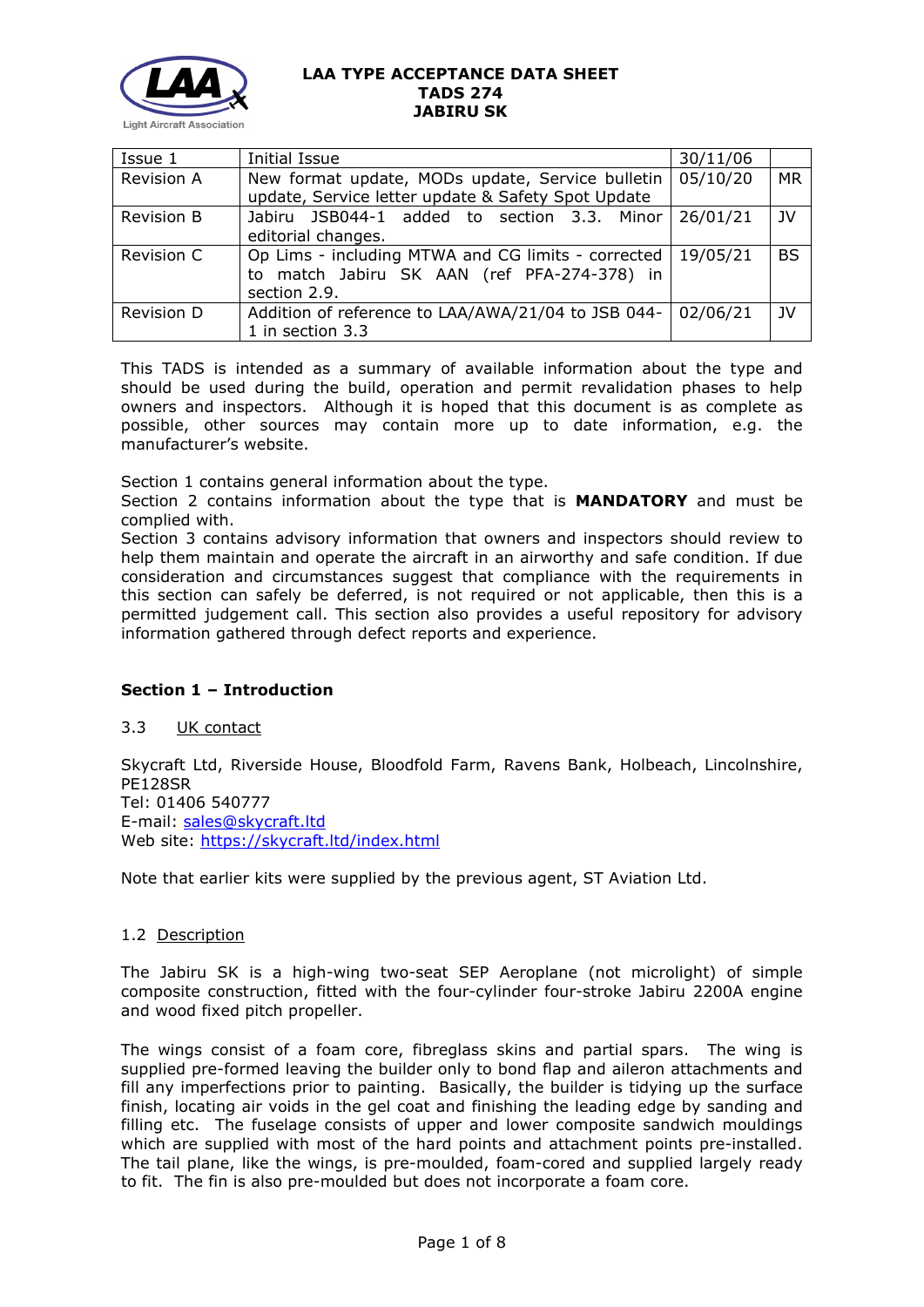

The SK model is the earliest to be brought into the UK, and lead to a variety of other variants including long-wing, long-fuselage microlight models (UL-430 and UL-450) and short-wing, long fuselage SEP models (SP models) Kg. Due to the differences between models, major assemblies of the later models are not interchangeable with those of the SK model. The SK model is now obsolete, having been replaced in the Jabiru range by the SP model. The Jabiru SK is operated as a group A aircraft within the UK.

Note that the only propeller(s) approved for an individual aircraft are those listed on the individual aircraft's Operating Limitations document or in the [PTL/1](http://www.lightaircraftassociation.co.uk/engineering/NewMods/PTL.html) (Propeller Type List) for the type.

# **Section 2 – Mandatory information for owners, operators and inspectors**

At all times, responsibility for the maintenance and airworthiness of an aircraft rests with the owner. A Condition of a Permit to Fly requires that: *"the aircraft shall be maintained in an airworthy condition".* 

# 2.1 Fast Build Kit 51% Compliance

The technical leaflet TL1.11 shows the contents of the accepted fast build kit.

## 2.2 Build Manual

Jabiru supplied a Build Manual for the SK model.

## 2.3 Build Inspections

Build inspection schedule 35.

Inspector approval codes A-A or A-C1 or A-C2. Inspector signing off final inspection also requires 'first flight' endorsement.

# 2.4 Flight Manual

Jabiru supplied a Pilot's Manual for the SK model. Note that information contained in the pilot's manual is not always consistent with LAA data (e.g. cg limits and engine max rpm). Where a conflict exists, LAA Permit to Fly data takes precedence over Jabiru Pilot's Manual information.

## 2.5 Mandatory Permit Directives

Applicable specifically to this aircraft type:

- [2006-001](http://www.lightaircraftassociation.co.uk/engineering/TADs/274/MPD2006-001.pdf) Installation of fuel header tank. Applicable only to wing tank aircraft.
- [2006-002](http://www.lightaircraftassociation.co.uk/engineering/TADs/274/MPD2006-002.pdf) Inboard lower seat belt attachments.

Also check the LAA website for MPDs that are non-type specific [\(TL2.22\)](http://www.lightaircraftassociation.co.uk/engineering/TechnicalLeaflets/Operating%20An%20Aircraft/TL%202.22%20non-type%20specific%20MPDs.pdf).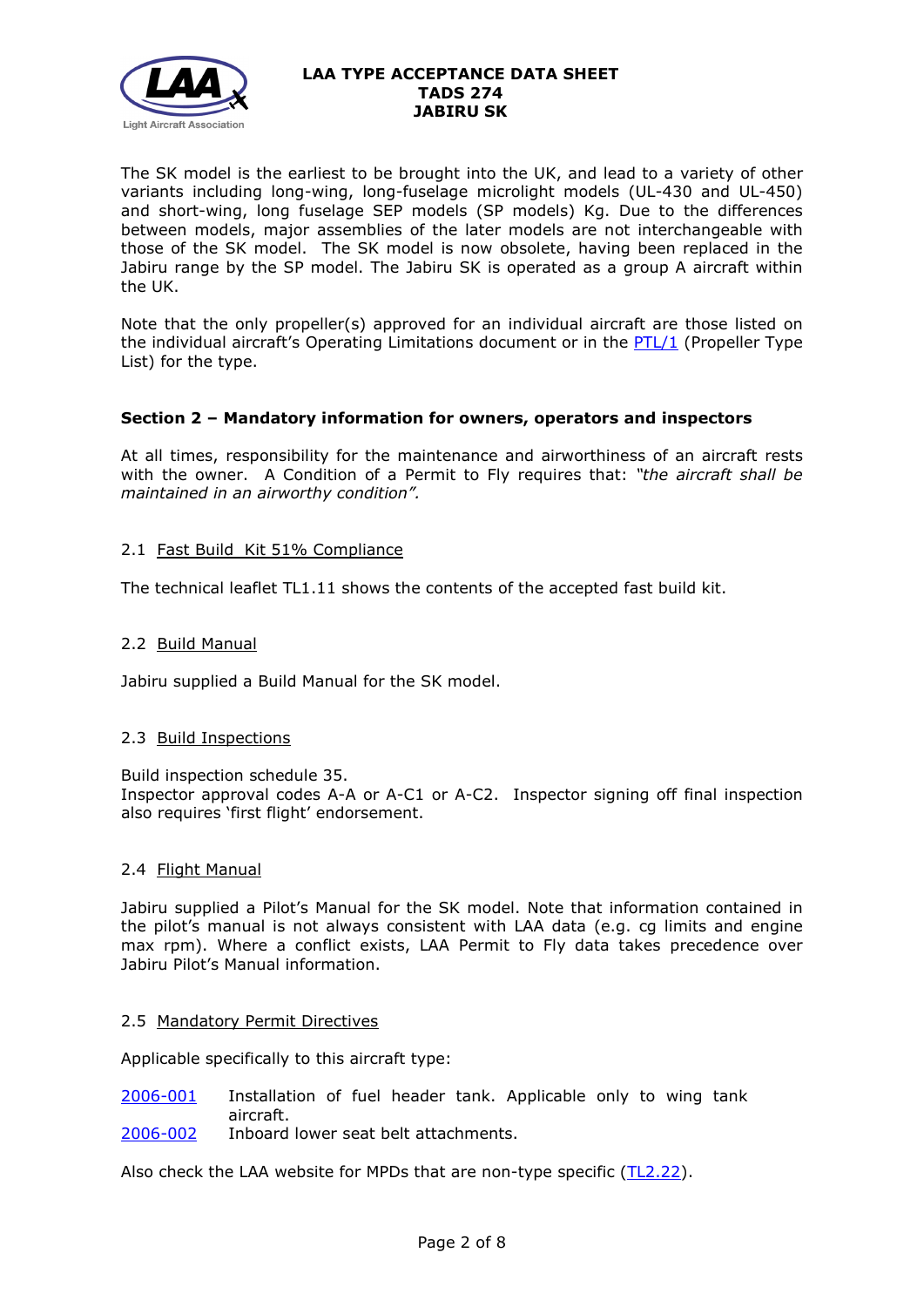

2.6 LAA Required Modifications (including LAA issued AILs, SBs, etc)

MOD-274-001 Aileron control stops, oversized to stop the possibility of control overriding the stops. Part No. STA/001. MOD-274-002 Hole in firewall for noseleg steering rod requires elongating to provide sufficient clearance. MOD-274-003 Water drain holes added to rear fuselage, cockpit and ventral fin. MOD-274-004 Stop added to prevent parking brake cam rotating over the top of its arc and inadvertently applying parking brake. MOD-274-005 Fuel filler cap central bolt to be peened over after assembly for security. MOD-274-006 All exposed polystyrene foam to be sealed with two coats of epoxy. MOD-274-007 Magneto clear plastic guard fitted between switches (not applicable to wide instrument panel option). MOD-274-010 Front cowling retainers (bent aluminium) that are riveted to the lower cowling and protrude into a slot cut into the top cowling. The top cowling requires flexing to remove and protects against forgotten catches. Now incorporated in kit. MOD-274-011 Addition of extractor lip to lower cowling (not required if optional oil cooler fitted) [MOD-274-012](http://www.lightaircraftassociation.co.uk/engineering/TADs/274/MOD-274-012.pdf) Mandatory Inspection of rod end bearings. [MOD-274-013](http://www.lightaircraftassociation.co.uk/engineering/TADs/274/MOD-274-013.pdf) Mandatory Wing disbond check. [MOD-274-015](http://www.lightaircraftassociation.co.uk/engineering/TADs/274/MOD-274-015.pdf) Control surface clearances [MOD-274-016](https://lightaircraftassociation.sharepoint.com/sites/Engineering/Shared%20Documents/TADS/274%20JABIRU%20SK/274/MOD-274-016.pdf) Main Undercarriage Bolts Inspection/Replacement/Mandatory Life

2.7 Additional engine operating limitations to be placarded or shown by instrument markings

Notes:

- Refer to the engine manufacturer's latest documentation for the definitive parameter values and recommended instruments.
- Where an instrument is not fitted, the limit need not be displayed.

With Jabiru 2200A engine:

Maximum CHT: 210°C Oil Temp Limits: 50°C to 110°C Oil Pressure: 125-525 kPa @3100 RPM

## 2.8 Control surface deflections

| Ailerons     | Up: 78mm from template   |
|--------------|--------------------------|
|              | Down: 47mm from template |
| Elevators    | Up: TBD                  |
|              | Down: TBD                |
| Elevator tab | Up: TBD                  |
|              | Down: TBD                |
| Rudder       | Left: TBD                |
|              | Right: TBD               |
| Flap         | Down: Stage 1: 37mm      |
|              | Stage 2: 115mm           |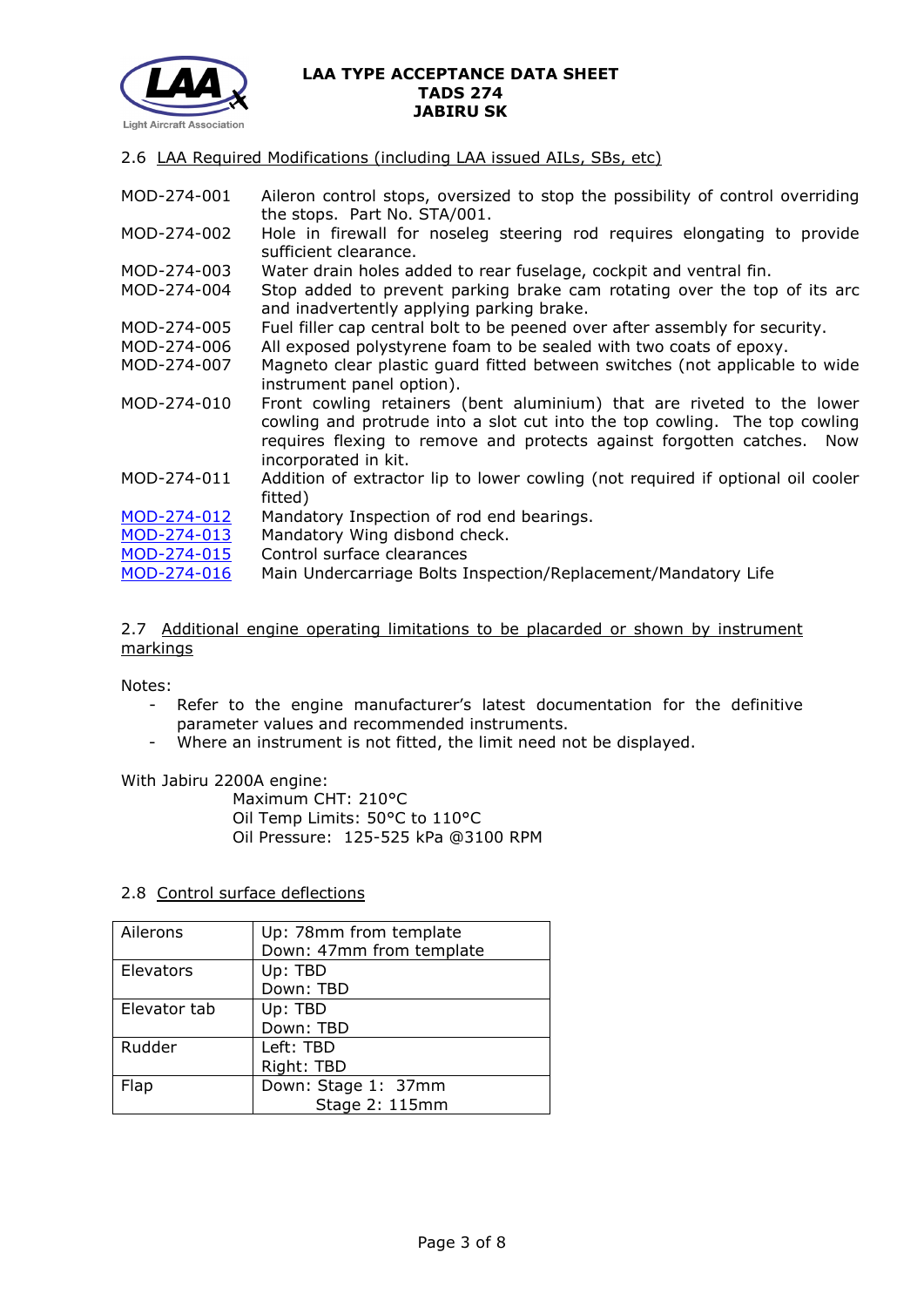

## 2.9 Operating Limitations and Placards

(Note that the wording on an individual aircraft's Operating Limitations document takes precedence, if different.)

- 1. Maximum number of occupants authorised to be carried: Two
- 2. The aircraft must be operated in compliance with the following operating limitations, which shall be displayed in the cockpit by means of placards or instrument markings:
	- 2.1 Aerobatic Limitations Aerobatic manoeuvres are prohibited. Intentional spinning is prohibited.
	- 2.2 Loading Limitations Maximum Total Weight Authorised: 430 kg CG Range: Aft limit 1681 mm aft of datum Forward limit 1601 mm aft of datum at gross weights up to 300 kg Forward limit 1630.8 mm aft of datum at a gross weight of 430 kg with a straight line variation between these points. Datum Point is: A point 1403 mm forward of the leading edge of the wing.
	- 2.3 Engine Limitations Maximum Engine RPM: 3300 Maximum continuous engine RPM: 3100
	- 2.4 Airspeed Limitations Maximum Indicated Airspeed ( $V_{NE}$ ): 116 knots Max Indicated Airspeed Flaps Extended: 70 knots
	- 2.5 Other Limitations The aircraft shall be flown by day and under Visual Flight Rules only. Smoking in the aircraft is prohibited.

## Additional Placards:

"Occupant Warning – This Aircraft has not been Certificated to an International Requirement"

A fireproof identification plate must be fitted to fuselage, engraved or stamped with aircraft's registration letters.

## 2.10 Maximum permitted empty weight

Not applicable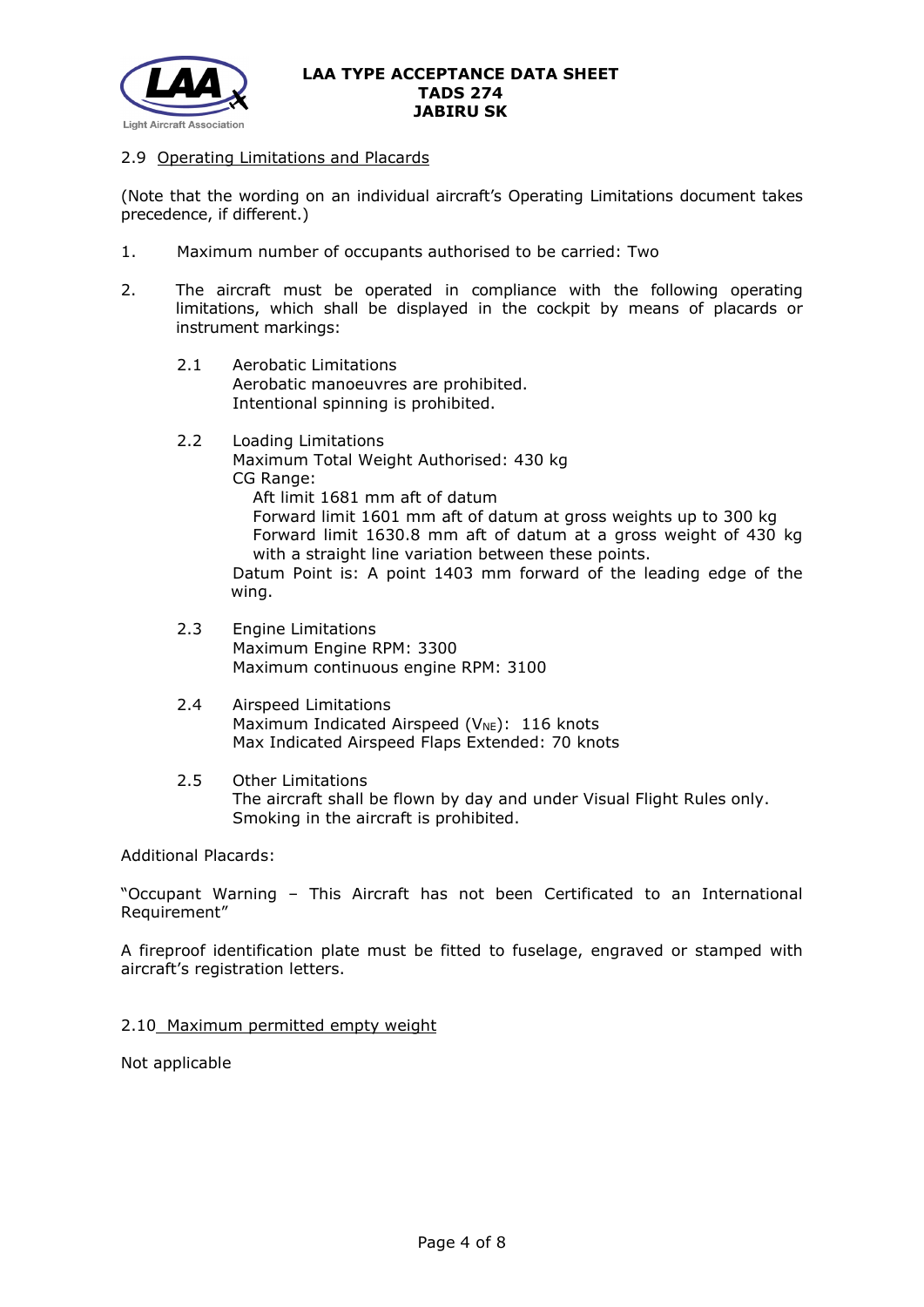

## **Section 3 – Advice to owners, operators and inspectors**

### 3.1 Maintenance Manual

Jabiru supplied an Operators Manual for the SK model which contains a maintenance schedule. Alternatively, a customised version of the LAA Generic Maintenance Schedule may be used. Further information on maintenance schedules can be found in the [Aircraft Maintenance](http://www.lightaircraftassociation.co.uk/engineering/Maintenance/Aircraft_Maintenance.html) section of the LAA website.

### 3.2 Manufacturer's/Standard Options

The listing below shows the factory options that have been accepted by the LAA.

Oil cooler (recommended) Cabin heat Instrument panel cold air vents Ice Eliminator Door locks NACA intakes for cold and hot air intakes Replacement of push on oil cooler hoses with threaded Aeroquip stainless braded hoses Strobes (wing tip or top/bottom fuselage or fin mounted) Fixed hub caps instead of spats Wing folding kit

### 3.3 Manufacturer's Information (including Service Bulletins, Service Letters, etc)

In the absence of any over-riding LAA classification, inspections and modifications published by the manufacturer should be satisfied according to the recommendation of the manufacturer. It is the owner's responsibility to be aware of and supply such information to their Inspector.

| Ref<br><b>JSB-A4</b> | Date<br>Dec 2001 | Description<br>Elevator Travel Check                                   | Applicability<br>All Jabiru Aircraft                  |
|----------------------|------------------|------------------------------------------------------------------------|-------------------------------------------------------|
| <b>JSB-006</b>       | Oct 2004         | 1/4 Nose Leg Pivot Bolt                                                | All Jabiru aircraft with<br>relevant pivot bolt       |
| <b>JSB-007</b>       | Nov 2004         | Main Undercarriage Stub<br>Axle                                        | All Jabiru Aircraft                                   |
| JSB-025-2            | May 2009         | Undercarriage Bolt Life                                                | All Jabiru Aircraft                                   |
| JSB-027-1            | Jul 2009         | Teleflex Cable Clamp<br>Inspection                                     | All Jabiru Aircraft                                   |
| <u>JSB-019-2</u>     | Nov 2010         | <b>Control Surface Clearance</b>                                       | All Jabiru Aircraft                                   |
| JSB-037-1            | Mar 2015         | Wing Attachment Bolts                                                  | All Jabiru Aircraft over<br>2000 hours                |
| <b>JSL-017</b>       | Jun 2015         | Pattern Parts                                                          | All Jabiru Aircraft                                   |
| <b>JSL-019</b>       | Dec 2015         | Rudder Cable End Inspection                                            | All Jabiru Aircraft                                   |
| JSB-041-1            | Jul 2017         | Jabiru Elevator Cable                                                  | All Jabiru Aircraft over<br>1000 hours                |
| JSB-042-1            | May 2019         | Jabiru Aileron Control Tube                                            | All Jabiru Aircraft over<br>4000                      |
| JSB-044-1            | Jan 2021         | Jabiru Control Surface Hinge<br>Inspection (see also<br>LAA/AWA/21/04) | All Jabiru Aircraft over 5<br>years since manufacture |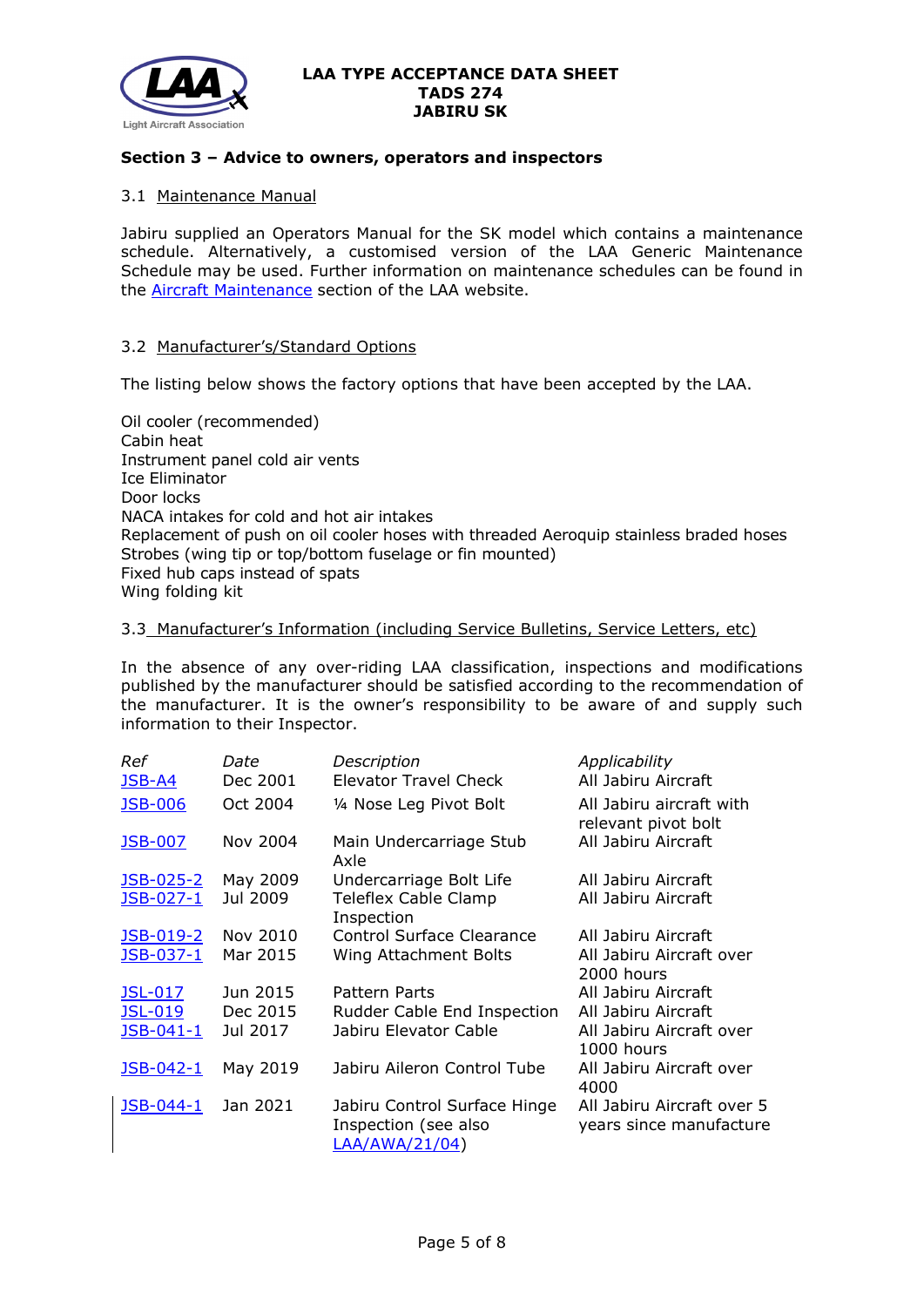

## 3.4 Special Inspection Points

- Peel ply is factory fitted on the wing skin at each flap hinge and aileron hinge attachment. It is essential that this peel ply is removed by the builder to expose a good surface for bonding, to ensure good adhesion when the builder fits these components. The red peel ply may be hidden by the white gel coat, so it is imperative that the builder locates and removes the peel ply just prior to bonding items such as flap arms and aileron reinforcements. One builder omitted to remove the peel ply before bonding flap and aileron attachments, fortunately this potentially disastrous mistake was picked up by inspection prior to painting.
- Aileron cable attach point inside the wing may require moving if correct aileron throws cannot be attained. (STA have a loan right angle drill if required).
- The important skin disbond check must be undertaken on all new aircraft and at permit renewal time. Due to the sandwich construction technique employed by Jabiru, it is possible that the bond between the skin and the foam core does not have 100% coverage, leading to voids between the skin and foam core. It is possible that delamination may also occur in service. LAA MOD-274-013 describes the required disbond inspections both at build (prior to painting) and at annual check. If the initial disbond check is done prior to painting, a torch can be used to illuminate the glass and will show all glue lines and therefore missing glue lines. Some voidage is permitted in certain low-stress areas, defined by Jabiru. Take care to distinguish between defective bonding and areas where the underlying foam is cut away to accommodate control runs etc. If voids are suspected, check with ST before proceeding with any repair action.
- The build manual calls for five staggered layers of glass that stiffen the joint between the fin and horizontal tail. This lay-up is essential to the strength of the fin. We have seen one Jabiru presented with reinforcement missing. In another case, the builder used these lay-ups to encapsulate a VHF aerial, then later the reinforcement was cut through to remove the aerial and no action taken to make good the severed plies. Other areas where vital layers of glass are added are tailplane to fuselage, flap horns to wing. These reinforcements are essential!
- A common mistake is to place unnecessary washers under heads of bolts that in turn do not leave enough thread protruding through the nut. In particular, check rudder pedals, rudder control horn, control column, and flap pivot bolts for this hazardous feature.
- Fixed elevator tabs, as moulded into kit-supplied elevator must always be used as they apply positive control loads to the elevator control circuit and augment the pitch stability of the aeroplane. However they should be **reduced in chord by 10-12mm**. This will allow the aircraft to trim out to a straight and level cruise between 94-105 knots. Leaving the tabs full width can result in unwanted pitch-up during test flying.
- Several problems have cropped up with the installation of rod end bearings in the control system. Freedom of rotation is sometimes lacking if small steel spacers are not fitted as per the manual drawings. Oversize ¼" washers are used to prevent connection coming adrift in case of housing failure.
- Male threaded rod ends are screwed into aluminium push rods that are drilled with a thread inspection hole. Sometimes a burr on the thread can make screwing in the rod end difficult – some builders have forced the rod end by placing a bolt or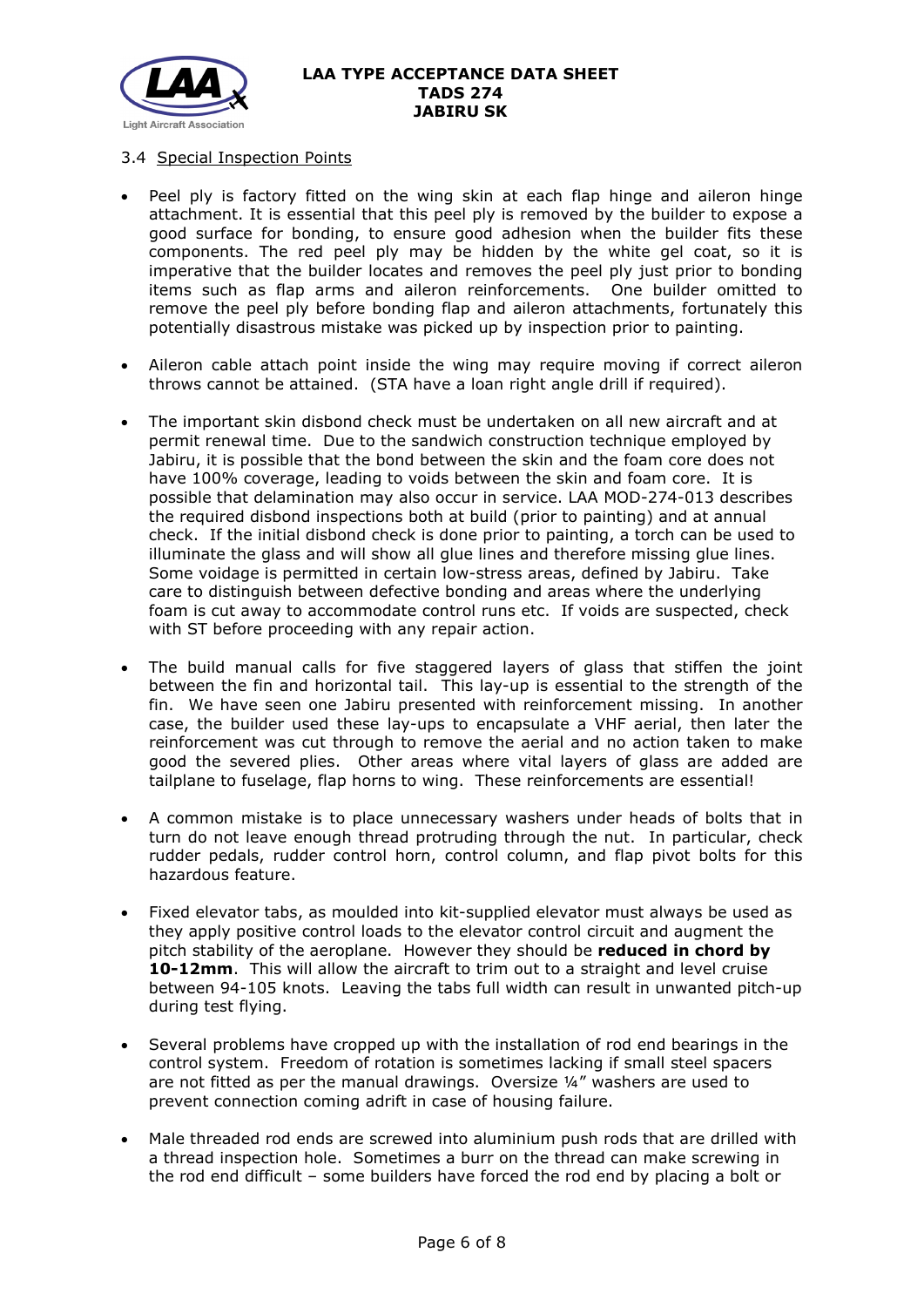

drill through the ball and turning. This caused the soft metal outer bearing housing to become deformed and seize, which in turn applied bending stresses on the 3/16" thread which in one case failed after an estimated 2800 cycles. The correct procedure would have been to carefully use a tap to clear the thread.

- All rod ends should be checked for freedom of rotation and thread security. It is common to find rod end locking nuts incorrectly installed only finger tight.
- Jabiru propellers suffer with leading edge abrasion in the root area and require regular varnish touch up here. If a tip comes into contact with anything e.g. soft ploughed earth or long grass, use a bright light or sun to look for small chord-wise cracks in the glass skin. Any delamination however minor must be treated seriously as cases have occurred where the entire glass cloth covering has been shed in flight, having originated from a small area of delamination.
- It is common for the attach/pivot bolt of the flap actuating handle to not be tightened sufficiently; this can lead to the flap disengaging on approach with potentially serious consequences if not caught quickly by the pilot.
- Care must also be taken to avoid undue friction in the rudder control system, which can lead to failure of the rudder controls to self-centre in flight. The throttle control cable must also be routed with smooth curves to avoid undue friction or notchiness in the throttle control system.
- Great care must be taken to keep the weight down on these aircraft.
- Jabiru models have a rather narrow cg range and care must be taken to produce a satisfactory empty cg position if the loaded cg is to fit within the limits. Particularly with an extensive instrument panel it is often found necessary to fit a small amount of tail ballast in the ventral fin to bring the empty cg back to an acceptable location.
- For permit renewal inspections, all normal practices apply and in addition to the Jabiru maintenance schedule, owners and inspectors should pay particular attention to the following items.
	- Rod end bearings free rotation and no bent threads.
	- Check main undercarriage legs by getting someone to lift the wingtip and check for fore/aft movement. If movement is found, this is probably because attachment bolts have become loose due to the gear 'bedding in'. Be careful that bolts have not become thread-bound, use additional washers if necessary.
	- Lift nose and check noseleg for shimmy and up/down movement.
	- Check noseleg housing for tightness of bolts, cracks or whiteness associated with stressing.
	- Check flap arms and all piano hinges for security and play.
	- Visual disbond check (see MOD-274-013).
	- Paint chips should be touched up.
	- Propeller leading edge varnish abrasion, cracks in varnish or wood.
	- Wheels for dents, cracks and hardware security.
	- Brake pad adjustment and wear.
	- Lower flaps and check play, excessive indicates loose rod end bearing bolt, usually at flap handle.
	- Check that drain holes are not blocked with debris.
	- Elevator travel in particular down elevator travel (Jabiru bulletin refers).